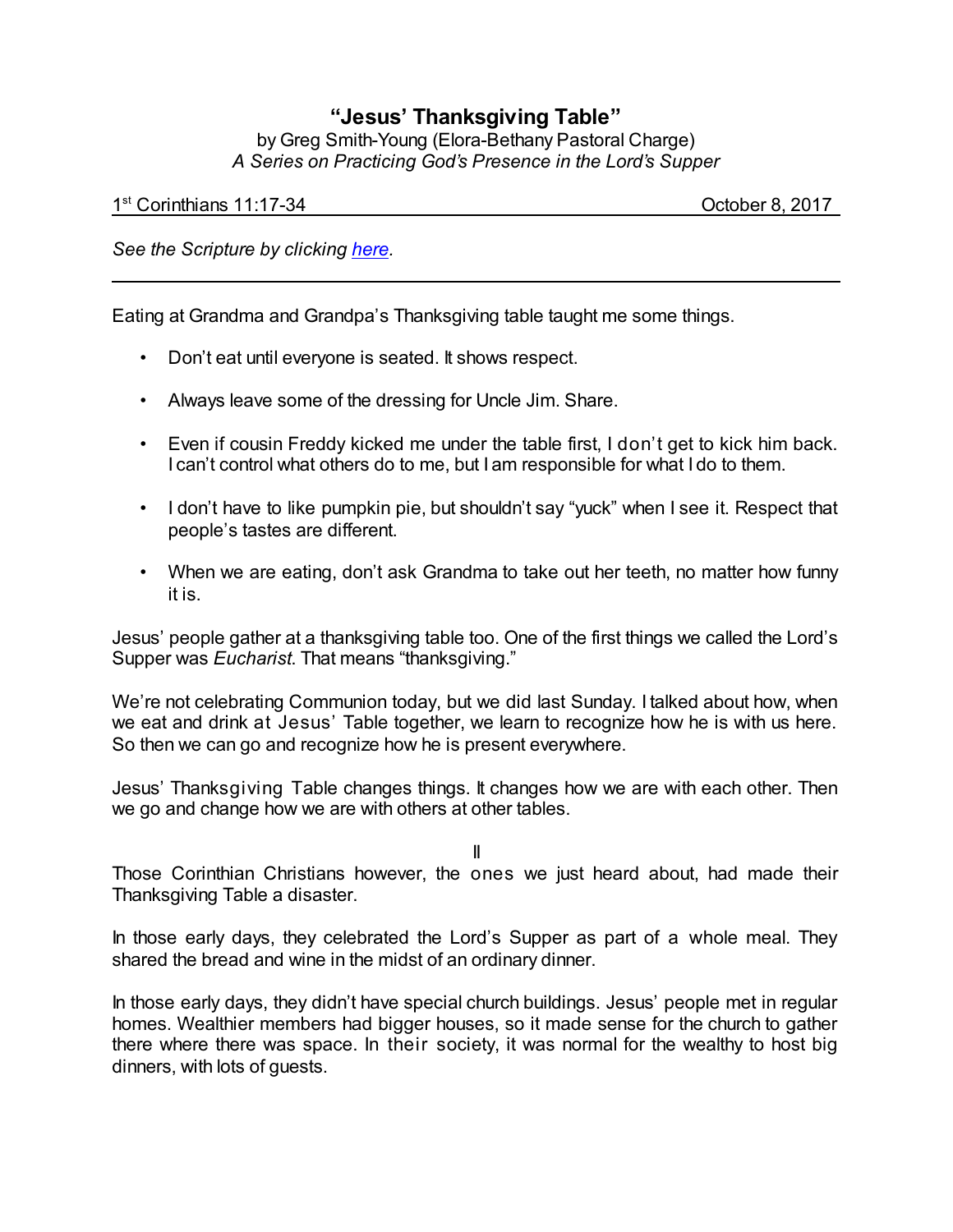Here's how those meals would work.<sup>1</sup> The homeowner and other high-status guests would dine in the dining room.<sup>2</sup> It typically held 8 to 10 people. They were served the best food and best wine. Everyone else — working folks, the poor, slaves — sat or stood in the much-larger entrance hall. $3$  Their food and drink were not so good. $4$ 

That's how things were done. It underlined divisions of status, even made them stronger. A few were on top. The rest were not. Charity was used to enhance the power, honour, and reputation of the givers. It reminded the receivers that they were less important, shamed them, and kept them in their place. That's how it worked then, and too often now.

When those early Christians in Corinth had their worship-dinners, they did it the same way. The ugly line dividing rich from poor cut right across the Lord's Table.

Which showed they weren't seeing Jesus.

III

They were not seeing what Jesus had done.

Paul reminded them in his letter of stuff they already knew. (Sometimes we need that.) *Remember what Jesus did on the night he was handed over for* execution. (You can imagine them nodding.) Well, *"every time you eat the bread and drink the cup, you are making an announcement of the Lord's death until he comes."*

Eating break broken and drinking wine poured, we're announcing something. Jesus died. More to the point, he was crucified.

Why is that worth announcing? The Roman Empire crucified thousands of Jews. It was a means of imperial terror designed to control a colonized people. Crucifixion brutally announced that the empire was in charge, and nothing would change, end of story. What's there to be thankful for?

Yet that's what we remember at Jesus' Thanksgiving Table. Because Jesus, giving himself to crucifixion, did something no one expected.

IV

It looked like his defeat, but at his Table we announce Jesus' victory. It looked like his damnation, but here we announce Jesus' glory. It looked like Evil's chains could never be broken, but here we announce that, dying on a cross, Jesus destroyed its power to enslave.

<sup>&</sup>lt;sup>1</sup> See the description in Richard B. Hays, <u>First Corinthians</u> (Louisville, KY: John Knox Press, 1997), 196.<br><sup>2</sup> The trielinium

<sup>&</sup>lt;sup>2</sup> The *triclinium*.

<sup>3</sup> The *atrium.*

<sup>&</sup>lt;sup>4</sup> One author from that time, Pliny the Younger, spoke of regular people getting "cheap scraps of food" from the host. Quoted in Hays, 196.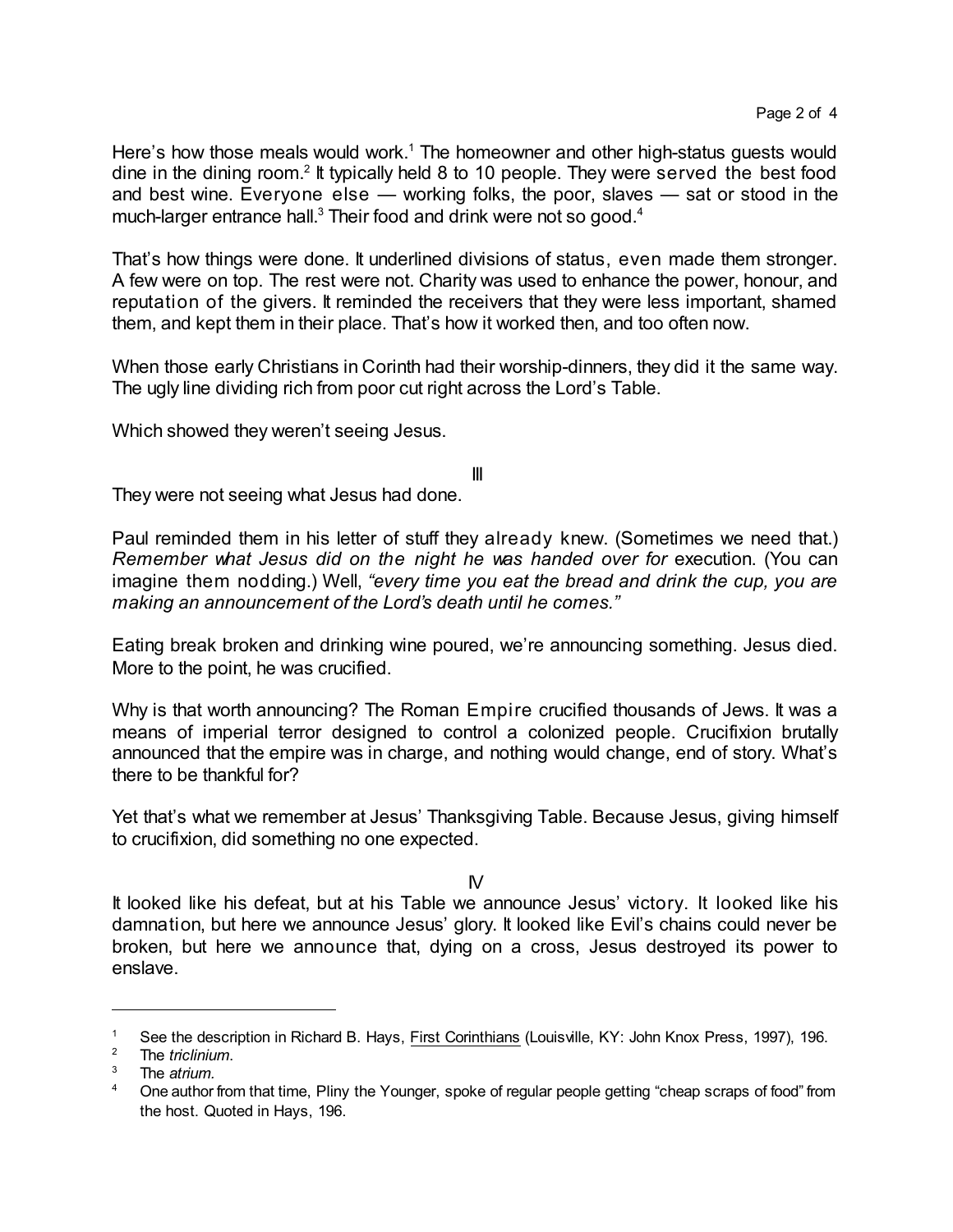Picture us as a people occupied by invading Powers. Sin-Power has occupied us, estranging us from God. Death-Power has occupied us, imprisoning us in fear. Shame-Power has occupied us, telling many they are worth less, and others they are worth more. Injustice-Power has occupied us, dehumanizing both those oppressed and those oppressing. Violence-Power has occupied us, convincing us that brute force and murder rule the world.

This has gone on for as long as can be remembered. We just accept it. We are collaborators with it, the sin-death-shame-injustice-violence occupation of the whole world. We live under occupation, and die under it too.

But here is the announcement: Dying on a cross, Jesus defeated the Powers. They're done for. They don't know it yet. The world doesn't know it yet. It acts like nothing has changed. (That's why we continue to see the Occupation's ugly effects.)

We're free. Jesus' Table proclaims this.

But those folks in Corinth were acting like Jesus had changed nothing. They were acting like the Powers of Status and Shame were still in charge, deciding how things should be done. Some dine here, the rest there. Some eat well, others starve. They kept on dividing people, rich and poor. *"That's the way it's done!"* they said.

But this is Jesus' Table, and he says different.

 $\vee$ 

As I said, we are not celebrating the *Eucharist* today. Let's think of our other meals. How does how Jesus hosts us at his Thanksgiving Table make a difference in how we host folks at our many tables?

In Philadelphia there were people living in a park called "Love Park."<sup>5</sup> The municipal government, instead of asking the hard questions about why people were living in the park, decided to force people out of it. The problem it saw wasn't homelessness, but the homeless. So it made it illegal to sleep, lie down on the sidewalks, or ask for money in the park. Also, people had "to cease and desist from distributing food" in Love Park.

Some Jesus-followers knew the park-people well. They were being formed at Jesus' Thanksgiving Table, and they knew Jesus is also in Love Park. He'd had already been taking them there.

So they took Jesus' Table there. They set up, sang songs, prayed. They remembered Jesus' breaking and pouring. They passed around the bread (illegal). They passed around the cup (also illegal). Remembering how the first Christians celebrated

<sup>&</sup>lt;sup>5</sup> Shane Claibourne, The Irresistible Revolution: Living as an Ordinary Radical (Grand Rapids: Zondervan, 2006), 233.